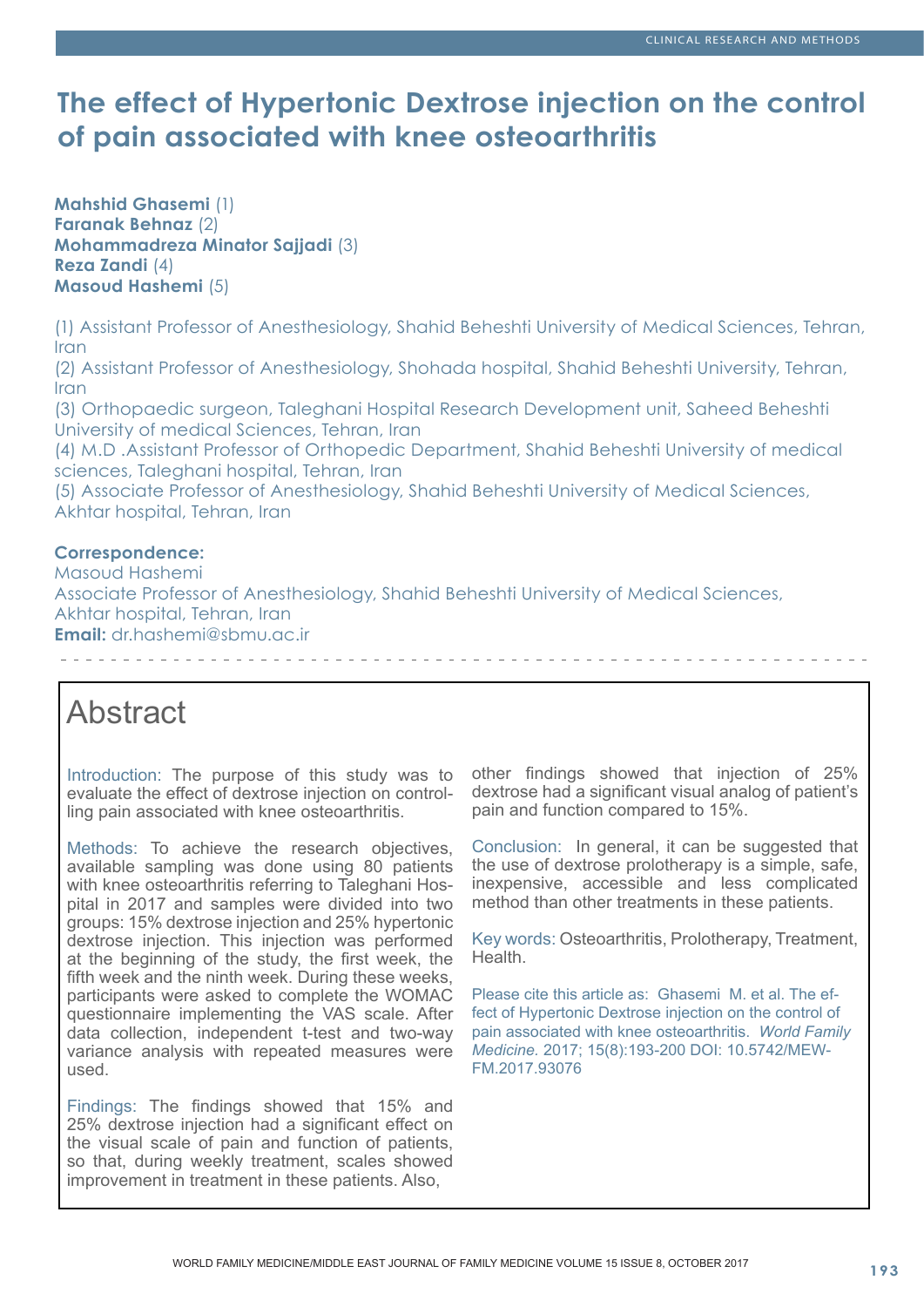## Introduction

Osteoarthritis (OA) is the most common joint disease in humans and is characterized by the degradation of the hyaline cartilage and can lead to chronic pain and severe disability in the patient (1). The morning and the decrease in the movement range of the joint are important characteristics of this disease (2). The greatest risk factor for this disease is age (3), but high blood pressure, severe strokes, excessive use of the joint, inoperative anterior cruciate ligament and damage to the meniscus can also result in knee OA (4-5). OA levels in all societies are rising due to increased longevity. Pain, stiffness and knee pain during active knee movements are common symptoms of OA, which not only reduces the ability of patients, but also adversely affects the quality of life of patients (6).

Osteoarthritis is one of the five main causes of physical disability in the elderly (1, 7). It is estimated that 90% of people over 40 in the United States suffer from osteoarthritis (8). Studies show that the prevalence of knee osteoarthritis is 60 to 90% as a cause of musculoskeletal pain among people 65 years of age or older (9). By 2020, it is estimated approximately 4.55 million Americans, i.e. 18.2% of the US population will have osteoarthritis (10). According to the World Health Organization, the prevalence of osteoarthritis in the Iranian urban population is reported to be about 19.3% (5). The findings of a similar study in Iran show that osteoarthritis is higher in the Iranian population than in the other studied populations, and the prevalence in women is more than in men (11). OA costs 60 billion dollars a year for the US economy (12). This disease is one of the main causes of functional impairment and has greatly influenced people's lives, including their mobility, independence, and daily activities, resulting in limited recreational activities, sports, and work (13). The results of a 2004 study in Iran investigating 200 patients with osteoarthritis showed that high BMI, high age, and live in a village were the main factors affecting the inability of these patients (14). Sex also plays a major role in this issue, about 2.3% to 3.4% of the knee OA patients are female (15).

The inflammation process also plays an important role in osteoarthritis, and cytokines such as IL-1 beta, IL-6, tumor necrosis factor, and IL-15 play a role in this disease (16-17). The disease is divided into two primary and secondary forms. In the primary type, the degeneration process and joint destruction occurs without previous anomalies. Its main cause is unknown, usually it is seen in individuals over 40 years of age with slow progressive and multiple arthroplasty, and is seen through normal or abnormal pressure on the weak joint (8, 15). Secondary osteoarthritis is followed by an underlying cause such as fractures, bone and joint injuries, infections, rheumatoid arthritis, and congenital and metabolic diseases (18).

In terms of pathology, this disease is caused by three biological, mechanical and biomechanical causes. Symptoms begin with mild pain in one or more joints and gradually intensify. This pain is improved with exertion and relaxation, with the advancement of pain, it develops and joint stiffness lasts for a few minutes (19).

Failure to use a joint with OA due to pain results in rapid atrophy of the muscles around the joint, and therefore, lead to muscle loss, which is one of the most important factors for joint support. Eventually, in the last stages of the disease or when there is severe pain (20), it disturbs patients' quality of life, and ultimately leads to surgery such as joint replacement (21). Pain is a multidimensional phenomenon that has physical, psychological, social, and spiritual components, and is, in fact, a kind of unpleasant sensory and psychological experience that is associated with actual or potential tissue damage and it is expressed with a series of words from people who experience it (22). The lack of management of chronic pain affects the physical and mental condition of individuals, decreases their quality of life and that of their families, and on the other hand, along with the physical and psychological disabilities, it imposes a significant cost to the economic resources of countries, health systems and insurance (23). In addition to the direct medical costs caused by pain, it imposes the following indirect costs, such as complications of therapeutic measures, the number of days someone cannot handle, movement restrictions, being useless and ineffective, functional disorders, pain-related disabilities, and compensation for these disabilities on the individual and the community (24).

In industrialized countries and developing countries attention to knee osteoarthritis is an important cause of pain and disability, the loss of proper joint performance, and joint instability and deformity are increasing (25). Therefore, several therapeutic approaches have been proposed for the treatment or improvement of this disease. Multiple treatments for this disease include medication, lifestyle changes, weight loss, muscle strengthening, using cane, brace, heel wedge and surgical procedures. All of these methods have a sedative effect and only delay the onset of the disease (26). The standard of care and treatment is multifactorial in osteoarthritis, and often involves physical therapy, prescribing and taking antiinflammatory drugs, intracranial injection of hyaluronic acid (visco-supplementation) and arthroscopic surgery. New studies also show no therapeutic effect left alone (27). Unfortunately, no definitive treatment for this disease has

been found despite the many used therapeutic methods. Therefore, given the long duration, high financial costs, widespread side effects, non-steroidal anti-inflammatory drugs, and finally, the symptoms of the disease lead to limitation of movement and severe disability and loss of muscle performance and muscle weakness; therapeutic goals of the disease should include reducing pain and weakness, improving performance and range of motion, and facilitating day-to-day activities. Treatment of the disease includes medical treatments and nonpharmacological treatments including physiotherapy. Another promising treatment that has recently been used to treat musculoskeletal pain is prolotherapy (28, 29). Prolotherapy is a selective therapeutic and complementary injection for chronic musculoskeletal pain. Prolotherapy techniques and injected intra-articular materials are very different and are related to the patient's condition, severity of symptoms and clinical manifestations of patients. Prolotherapy involves infusion of a very small amount of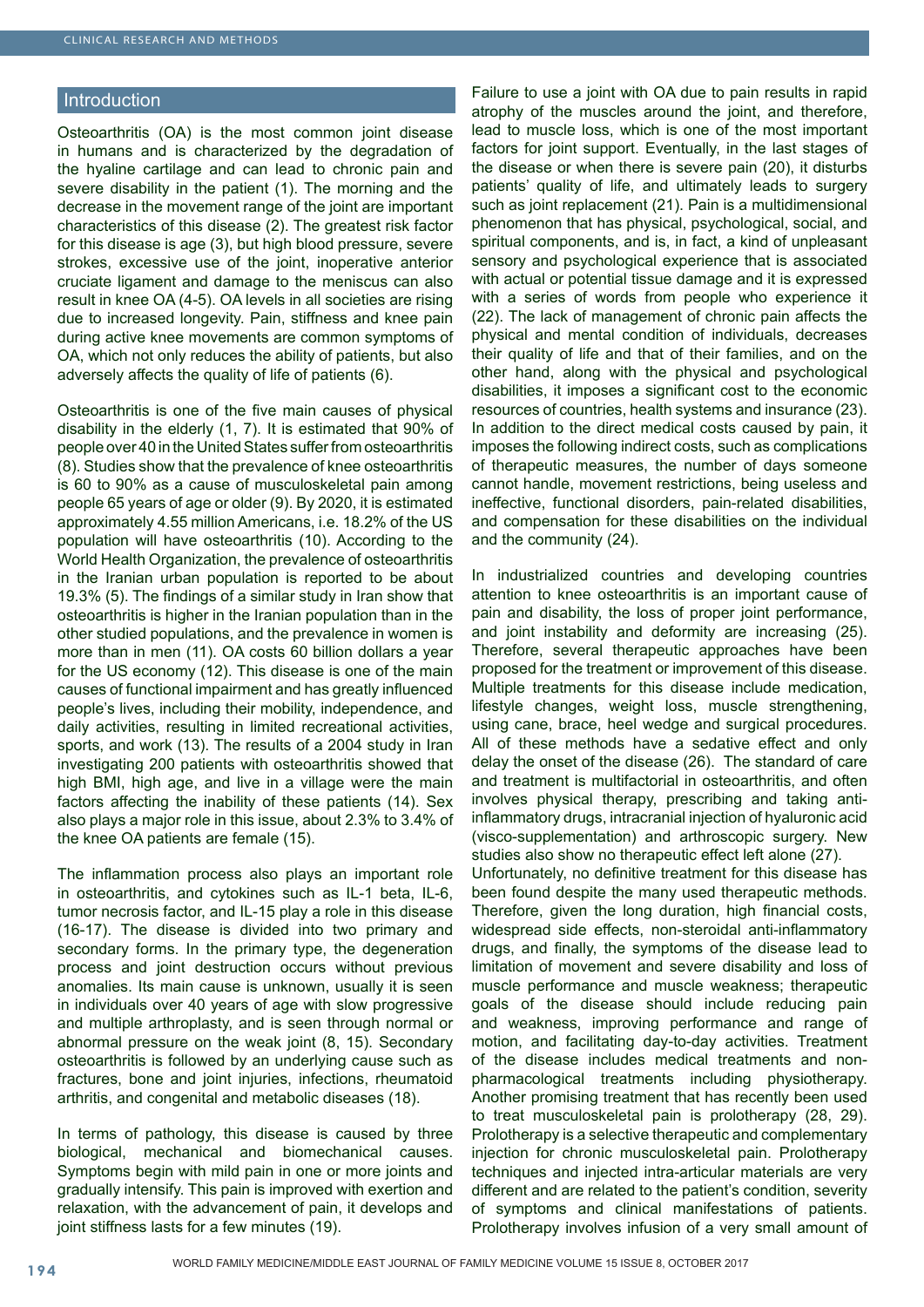an anti-inflammatory or sclerosis agent into the tendon, inflamed or painful joint or ligament (30).

It is assumed that prolotherapy leads to stimulate recovery in chronic soft tissue injuries; typically, dextrose hypertonic is used in prolotherapy for intramuscular injection (30). The study of Reeves et al. (2003) showed that the pain of the patients was significantly decreased after the injection of into the hip (31). Jo et al. also found that intra-joint 15% dextrose injection can reduce knee pain in these individuals (32). A study by Rabago et al showed that in adults with osteoarthritis, using intra-articular dextrose reduces pain, rigidity and increased function of patients without side effects (33).

Knee osteoarthritis can result in severe physical and mental disability, and the therapeutic goals in this disease include reducing weakness, improving performance, reducing pain, increasing the range of motion, reducing the morning stiffness of the joints, and facilitating the daily functioning of life (34) and due to the need to find safe, simple and inexpensive non-surgical treatments to reduce pain and improve the function of patients with knee osteoarthritis and the limited number of studies in this field, this study aimed to investigate the effect of dextrose injection on the control of pain associated with knee osteoarthritis in patients referred to Taleghani Hospital (2017).

# Methodology

The study was a single-blind clinical trial. The research population was all patients with knee osteoarthritis, who were selected by available sampling method from 80 knee osteoarthritis patients referred to Taleghani Hospital. They were randomly divided into two groups: 15% dextrose injection and injection of hypertonic dextrose 25% divided. The sample size was 80 individuals based on similar research (p≤0.05) and a test power of 80%. The criteria for entering the study included: unilateral idiopathic OA of the knee, age range of 45-75 years, walking ability, local knee pain with a score of more than 5 based on VAS criteria and exit criteria including: other knee diseases, hip joint OA, and ankle sprain, radicular pain due to lumbar spine disorders, intraocular effusion, history of physiotherapy and intra-articular injection in the past 6 months, psychomental diseases, knee necrotic tissue, infection and tissue in the blood, neurological, sensory and motor disorders, history of knee surgery and obesity. Ethical Criteria of this study was approved by the ethics committee of Shahid Beheshti University of Medical Sciences.

# **Method of implementation**

After diagnosis of the patient as an appropriate case, education about the method of implementation and the benefits and possible complications of participating in the project, written consent was taken from the patient. They were informed about the necessity of regular referral for follow up, but that it was not imposed. The intervention was performed without the cost to the patient. Before the intervention, a questionnaire was filled out including patient's demographic information, such as: gender, age, occupation, involved side (upper leg), history of previous

treatments, and history of underlying illness and the duration of symptoms. In addition to providing an educational brochure on how to inject, the time for referrals to perform tests and the next visit was presented face to face. Regarding moral considerations, the patient was assured that they could be excluded from the study whenever they wished, and that their failure to cooperate with the doctor and the hospital would not affect their treatment and all patient information would be kept confidential. The injection procedure was performed in such a way that the patient was placed in a supine position and marked with a knee flexion of 10-15 degrees on the medial side of the knee, marking the injection area, and then the injection site was disinfected with Povidone iodine and the injected area was anesthetized with 1 ml 1% Lidocaine solution and using needle number 25-27 after aspiration and ensuring proper placement of needle for intra-articular injection (35).

In the 25% dextrose group, solution was made of 5 cc 50% dextrose and 5 cc 1% lidocaine. Then, 6 cc of this 25% dextrose solution was injected into the patient's joint and injection was performed with the inferomedial approach (33). In the 15% dextrose group, solution was made of 6.75 cc 50% dextrose and 4.5 cc of 1% lidocaine and 11.25 cc of normal saline 0.9%. Then, 0.5 cc of this solution was 15% dextrose that was injected as subdermal with peppering technique with needle number 25 in the bone ligament. There were 15 injections for each patient (33). This injection was performed at the beginning of the study, the first week, the fifth week and the ninth week. The completion of the WOMAC questionnaire and the implementation of the VAS scale were performed before the intervention, and in the first week, the fifth week, the ninth week and the thirteenth week. To measure the variables, the Western Ontario and McMaster Universities (WOMAC) index and the VAS Scale (Visual Analogue Scale) were used as follows.

### **Visual Analogue Scale**

The visual analogue scale (VAS) indicates the pain of the patients in general. This scale is plotted as a 10 cm line, and the degree of pain is graded from zero to 10 cm. The zero number does not show any pain, 1 to 3 mild pain, 4 to 6 moderate pain and 7 to 10 severe pain [36]. The internal reliability of this tool has been reported as 0.85 to 0.95 (37).

### **Functional questionnaire of WOMAC**

The WOMAC functional questionnaire consists of 24 questions, 5 questions regarding pain, 2 questions related to stiffness and 16 questions regarding the performance of patients with osteoarthritis. The score for each question varies from zero to four. This criterion is scored from zero to 96. If the patient has no problem, then, the score is zero and if they have a maximum problem, score will be 96. Validity and reliability of this tool have been investigated by Ebrahimzadeh et al. and has been validated in the Persian language. Cronbach's alpha was estimated 0.9 in Persian language (5).

In analyzing data, the mean, standard deviations, frequencies, tables and charts were used to categorize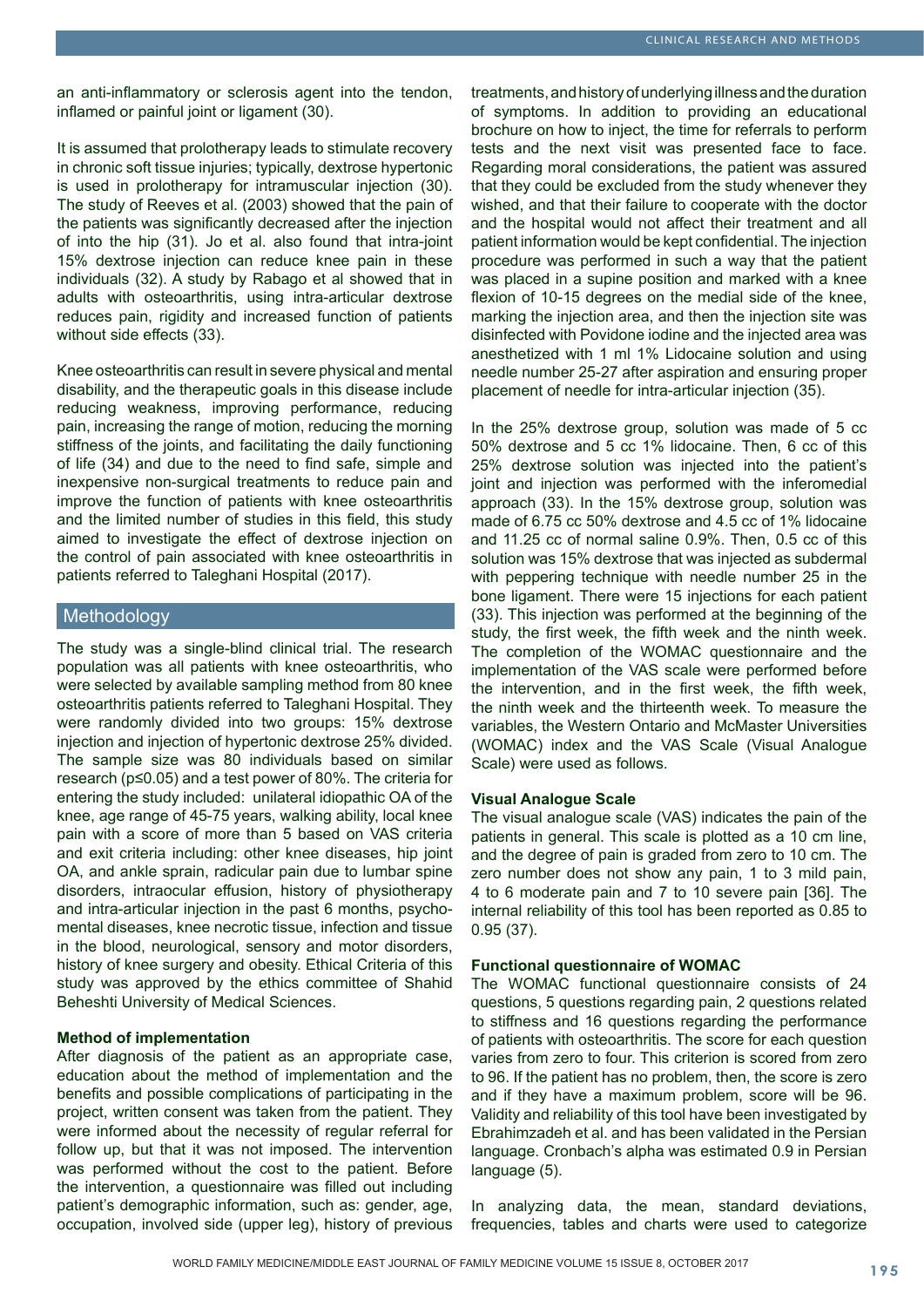and summarize the collected data. In the study of statistical pre-requisites, the number of observations per distribution was used to test the natural distribution of the data using the Kolmogorov-Smirnov test. Regarding the existence of statistical hypotheses, independent t-test and two wayanalysis of variance with repeated measures (p≤0.05) and using the Statistical package of version 22 were used.

# **Results**

The participants in the present study consisted of 48 (60%) women and 32 (40%) men. The age range of patients was (45-75) years and the mean age was 64.3 years.

# **VAS variable**

The results of Kolmogorov-Smirnov test showed that the distribution of data was normal (P> 0.05). T-test showed that there was no significant difference in VAS scale between the two groups before intervention (t=0.781, p> 0.05). Two-way analysis of variance (week × group) of 3×2 was used to analyze the data. The results are presented in Table 1.

| <b>Variables</b> | df | Sum of squares |           | Sig.  |
|------------------|----|----------------|-----------|-------|
| Group            |    | 7.004          | 14127.948 | 0.00  |
| Week             |    | 859.400        | 2596.509  | 0.00  |
| Week × Group     |    | $-117$         | 3.373     | 0.037 |
| Error            |    | 16.410         |           |       |

## **Table 1: The results of variance analysis of VAS scale in two groups**

The findings showed that the main effect of the group (F2.78 = 14127.948,  $p<0/05$ ), the main effect of week (F2.78 = 2596.509, p<0.05) and the interaction between the group and the week was significant. The significance effect of the group means that there is a significant difference between the two groups in the visual analogue scale. According to Chart 1, the group of 25% Dextrose injection experienced more pain relief than the 15% group. Significance of the weeks of treatment meant that during the weeks of injection, the process of pain reduction continued significantly (Figure 1).

# **WOMAC variable**

The results of Kolmogorov-Smirnov test showed that the distribution of data was normal (P>0.05). T-test showed that there was no significant difference in the WOMAC scale between the two groups before the intervention (t = 0.841, p>0.05). Two-way analysis of variance (week × group) of 3×2 was used to analyze the data. The results are presented in Table 2.

The findings showed that the main effect of the group (F2.78 = 5671/901, p <0.05), the main effect of week (F2.78 = 797/595, p <0.05) and the interaction between the group and the week was significant. The significance of the effect of the group means that there is a significant difference between the two groups on the WOMAC scale. According to Figure 2, it can be said that 25% dextrose injection group had a better experience. Significantly, the weeks of treatment means that during the weeks of injection, the improvement in performance was significantly increased (Figure. 2 - page 197).

| Table 2: The results of variance analysis of WOMAC scale in two groups |  |  |
|------------------------------------------------------------------------|--|--|
|------------------------------------------------------------------------|--|--|

| <b>Variables</b> | df | Sum of squares |          | Sig.  |
|------------------|----|----------------|----------|-------|
| Group            |    | 2368.817       | 5671.901 | 0.000 |
| Week             |    | 22381.904      | 797.595  | 0.000 |
| Week × Group     |    | 326.279        | 12.91    | 0.000 |
| Error            | 78 | 35.558         |          |       |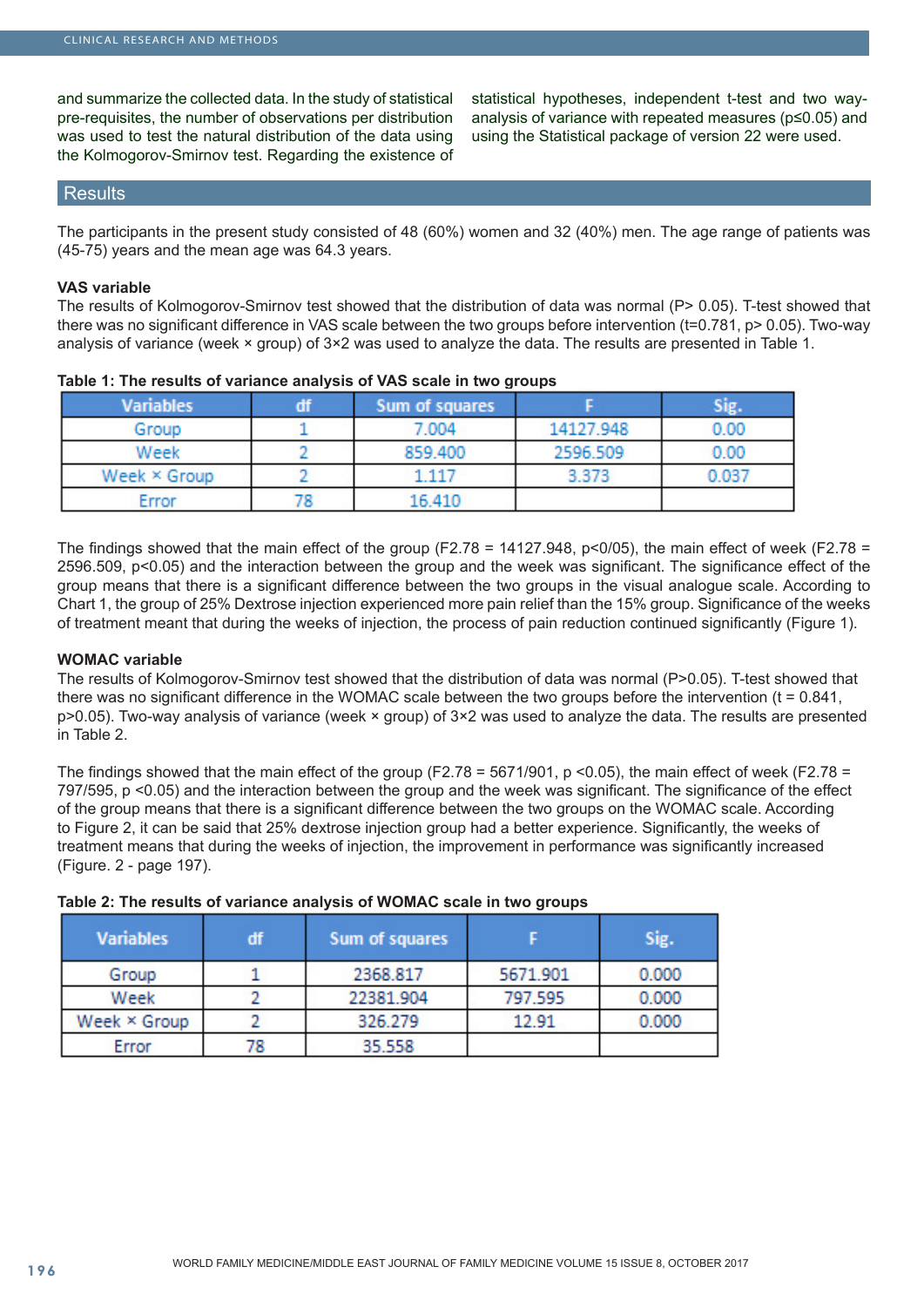



# **Discussion**

The purpose of this study was to investigate the effect of dextrose injection on pain control associated with knee osteoarthritis. The findings showed that injection of 15% and 25% of dextrose had a significant effect on the visual scale of pain and function of patients so that during treatment, scales showed improvement in treatment in these patients.

Also, other findings showed that injection of 25% dextrose compared to 15% had a significant effect on visual scale of pain and function of patients. These findings are consistent with the results of Reeves and Hassanin (2004), Rabago (2012), Jo (2004), Reeves and Hassanin (2000), Hashemi (2015) and Reeves (2003). For example, the findings of Rabago (2012) showed that in adults with osteoarthritis, using intra-arterial dextrose reduces pain, stiffness and increased function of the patients without any side effects (33). Joe et al. (2004) showed that the pain of patients was significantly reduced by 15% dextrose injection. They also concluded that intra-articular injection of 15% dextrose can reduce knee pain in these individuals (32). In another study, Hashemi et al. (2015) attempted to compare the effect of ozone therapy and dextrose injection in patients with osteoarthritis. They evaluated the patients using the WOMAC and VAS scales. The findings showed that in

both groups, pain significantly decreased and function was significantly increased. They concluded that both treatments were effective in reducing pain and increasing the function of patients (38). In subsequent studies, Reeves and Hassanein (2000) evaluated the effect of 10% dextrose on osteoarthritis of fingers. After six months of follow up, they found that in the dextrose group, a significant improvement was observed in the case of xylocaine group during fingers movement and joint flexion, but there was no significant improvement in pain during rest and recovery. Another study on knee osteoarthritis and anterior AC ligation showed significant improvement in pain and knee swelling and flexion, but in the ACL group, there was no significant improvement in instability (40).

Also, Hassanein and Reeves (2002) conducted a study on patients with joint instability associated with ACL rupture. Their findings showed that in patients with a three year follow up, there was a significant decrease in pain during walking, joint swelling and joint flexion (40).

In another study for the treatment of osteoarthritis, finger joints used 10% dextrose over two months, which was associated with beneficial therapeutic effects (41). In another study, it has been reported that in third world countries where knee insertion surgery is not available, in contrast to symptomatic patients, exercise, physiotherapy or NSAIDs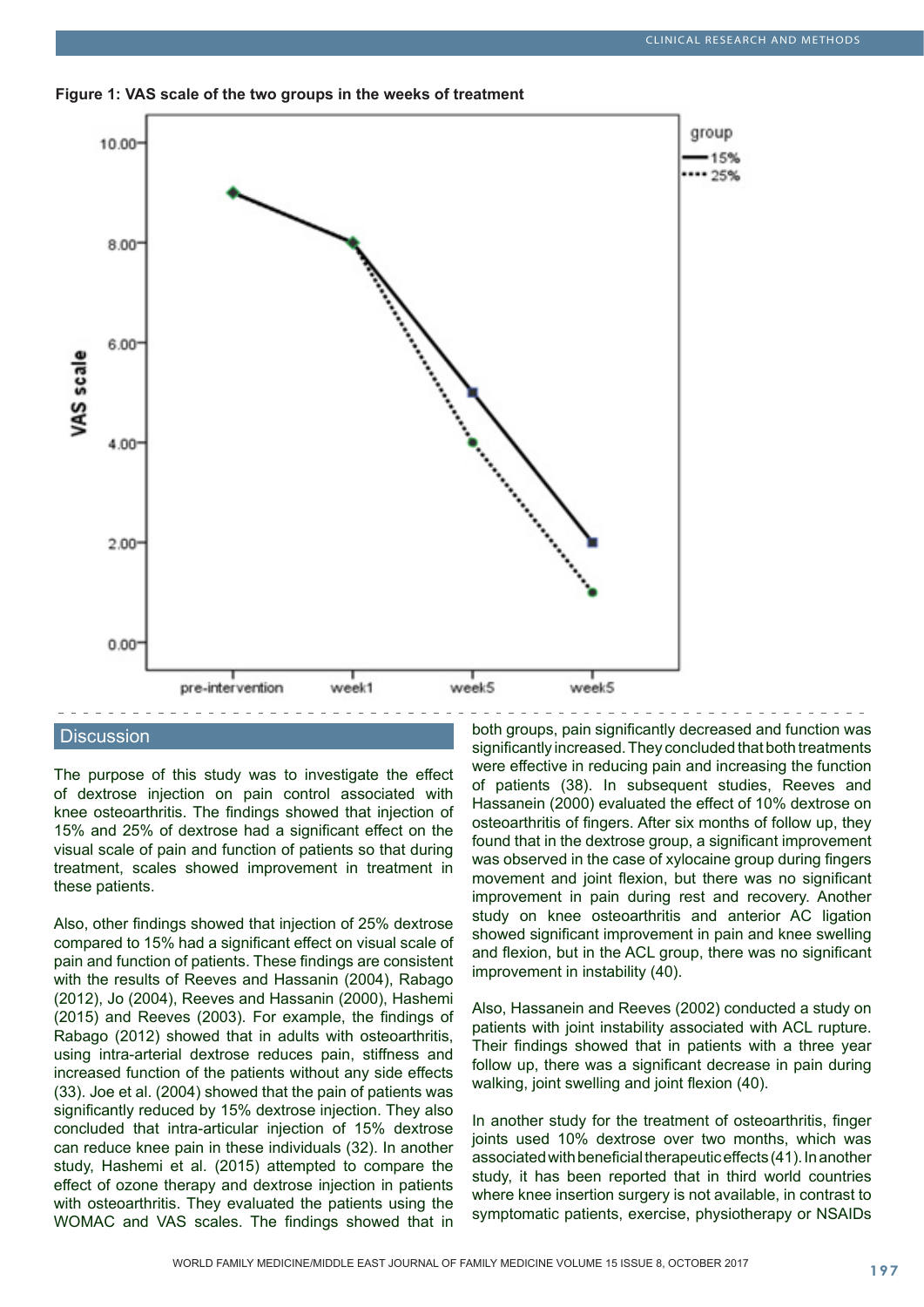**Figure 2: WOMAC scale of the two groups in the weeks of treatment**



are prescribed. The researchers found that 10% dextrose could modify ACL ligament laxity, which was not associated with rupture, and also prevented gradual salivation after surgery in joints with a potential displacement (42). The

mechanism of dextrose effect is that injection of a stimulant such as dextrose into a damaged joint, possibly with local inflammatory reactions, may lead to an increase in blood flow around the joint and damaged tissue, thereby causing self-repair in that area.

The dextrose effect has another mechanism of effect (43). They showed that in treatment with 10% Dextrose, the response rate, the accumulation and tightening of the uterus, was significantly better than oxytocin treatment (40 units per liter).

These researchers argued that the mechanism of dextrose effect is that since the activity of the sympathetic nervous system and the level of adrenalin of the blood increases at an advanced age, this increase in adrenalin increases the level of cAMP by binding to beta receptors and thus, activates the protein kina dependent to cAMP, which in turn has a moderating role in kinase adhesion to the myosinlike chain and calcium-calmodulin molecule, and therefore, result in reduction in the contractile power of the smooth muscle. Hence, at an advanced age, it is necessary to increase the level of dextrose and consequently increase the level of ATP for exposure to high levels of catecholamines to help accumulate and tighten the uterus.

According to the results, it can be concluded that the mechanism of the effect of Dextrose Prolotherapy is direct effects, osmotic and inflammatory growth. Dextrose injection with a concentration of less than 10% directly promotes cell and tissue proliferation without inflammatory reaction and a high concentration of 10% results in an extracellular osmotic gradient at the injection site resulting in loss of intracellular and lyse cellular cells and invasion of growth factors and inflammatory cells that start the wound healing cascade in that particular area. Dextrose is an ideal proliferrant because it is water-soluble and is a mixture of blood that can be safely injected into several areas and in large quantities, and the final result is the insertion of new collagen into damaged tissues such as Ligaments and tendons.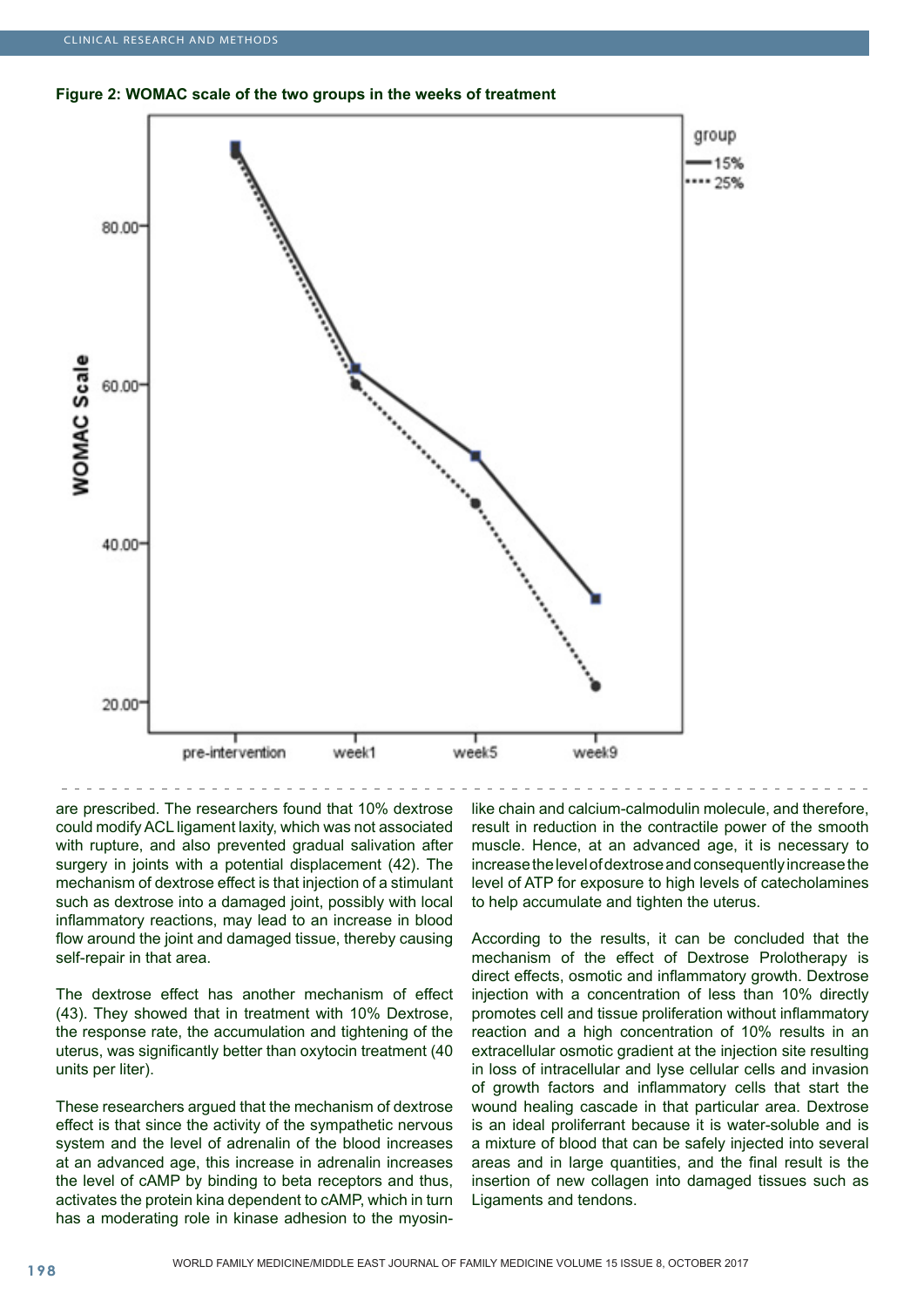When extracellular dextrose concentrations reach 5%. normal cells begin to proliferate and produce a number of growth factors such as platelet growth factor, TGF-β, epidermal growth factor, basal growth factor fibroblast growth factor, insulin-like growth factor, and connective tissue growth factor that repairs the tendon, ligaments and other soft tissues.

# **Conclusion**

Finally, according to human and animal studies, dextrose Prolotherapy has a significant effect on musculoskeletal pain, disability and cost of treatment. Major complications from dextrose have not been reported, and include mostly side effects of injection (pain in injection site, hematoma, infection, and skin pigmentation) (38, 39). According to the findings of this study, the use of Dextrose Prolotherapy is a simple, safe, inexpensive, available and uncomplicated method for other remedies in these patients, which has been confirmed by other studies.

## **References**

1. Jordan JM, et al. The impact of arthritis in rural populations. Arthritis & Rheumatism. 1995; 8(4): 242-250. 2. Gordon, A., P., the Five Pillars of Pain Management: A Systematic Approach to Treating Osteoarthritis. Osteoarthritis and Cartilage, 2006. 14: p. S193.

3. Kurtaiş, Y., et al., Reliability, construct validity and measurement potential of the ICF comprehensive core set for osteoarthritis. BMC musculoskeletal disorders, 2011. 12(1): p. 255.

4. Buckwalter, J.A. and N.E. Lane, Athletics and osteoarthritis. The American Journal of Sports Medicine, 1997. 25(6): p. 873-881.

5. Ebrahimzadeh, M.H., et al., The Western Ontario and McMaster Universities Osteoarthritis Index (WOMAC) in Persian Speaking Patients with Knee Osteoarthritis. Archives of bone and joint surgery, 2014. 2(1): p. 57.

6. Neogi, T., et al., Association between radiographic features of knee osteoarthritis and pain: results from two cohort studies. Bmj, 2009. 339.

7. Felson, D.T., et al., Osteoarthritis: new insights. Part 1: the disease and its risk factors. Annals of internal medicine, 2000. 133(8): p. 635-646.

8. Sowers, M., Epidemiology of risk factors for osteoarthritis: systemic factors. Current opinion in rheumatology, 2001. 13(5): p. 447-451.

9. Williams, F.M. and T.D. Spector, Biomarkers in osteoarthritis. Arthritis Research and Therapy, 2008. 10(1): p. 10.

10. Issa, S.N. and L. Sharma, Epidemiology of osteoarthritis: an update. Current rheumatology reports, 2006. 8(1): p. 7- 15.

11. Haq, S.A. and F. Davatchi, Osteoarthritis of the knees in the COPCORD world. International journal of rheumatic diseases, 2011. 14(2): p. 122-129.

12. Buckwalter, J.A., C. Saltzman, and T. Brown, The impact of osteoarthritis: implications for research. Clinical orthopaedics and related research, 2004. 427: p. S6-S15.

13. Salavati, M., et al., Validation of a Persian-version of Knee injury and Osteoarthritis Outcome Score (KOOS) in Iranians with knee injuries. Osteoarthritis and Cartilage, 2008. 16(10): p. 1178-1182.

14. Shakibi, M.R., Relationship Between Pain and Disability in Osteoarthritis Patients: Is Pain a Predictor for Disability? J. Med. Sci, 2004. 4(2): p. 115-119.

15. Moskowitz, R.W., Osteoarthritis: diagnosis and medical/ surgical management. 2001: WB Saunders Company.

16. Waldmann, T.A., Targeting the interleukin-15 system in rheumatoid arthritis. Arthritis & Rheumatism, 2005. 52(9): p. 2585-2588.

17. Nishimoto, N., et al., Treatment of rheumatoid arthritis with humanized anti–interleukin-6 receptor antibody: A multicenter, double-blind, placebo-controlled trial. Arthritis & Rheumatism, 2004. 50(6): p. 1761-1769.

18. Cole, B.J. and C.D. Harner, Degenerative arthritis of the knee in active patients: evaluation and management. Journal of the American Academy of Orthopaedic Surgeons, 1999. 7(6): p. 389-402.

19. Moskowitz, R.W., Osteoarthritis: diagnosis and medical/surgical management. 2007: Lippincott Williams & Wilkins.

20. Mease, P.J., et al., Pain mechanisms in osteoarthritis: understanding the role of central pain and current approaches to its treatment. The Journal of rheumatology, 2011. 38(8): p. 1546-1551.

21. Bennell, K., et al., Efficacy of physiotherapy management of knee joint osteoarthritis: a randomised, double blind, placebo controlled trial. Annals of the Rheumatic Diseases, 2005. 64(6): p. 906-912.

22. Pizzo, P.A. and N.M. Clark, Alleviating suffering 101– pain relief in the United States. N Engl J Med, 2012. 366(3): p. 197-199.

23. Gran, S.V., L.S. Festvåg, and B.T. Landmark, 'Alone with my pain–it can't be explained, it has to be experienced'. A Norwegian in-depth interview study of pain in nursing home residents. International journal of older people nursing, 2010. 5(1): p. 25-33.

24. Brennan, F., D.B. Carr, and M. Cousins, Pain management: a fundamental human right. Anesthesia & Analgesia, 2007. 105(1): p. 205-221.

25. Foley, A., et al., Does hydrotherapy improve strength and physical function in patients with osteoarthritis—a randomised controlled trial comparing a gym based and a hydrotherapy based strengthening programme. Annals of the Rheumatic Diseases, 2003. 62(12): p. 1162-1167.

26. Andreoli, T.E., et al., Andreoli and Carpenter's Cecil essentials of medicine. 2010: Elsevier Health Sciences.

27. Samson, D.J., et al., Treatment of primary and secondary osteoarthritis of the knee. Evid Rep Technol Assess (Full Rep), 2007. 157(157): p. 1-157.

28. Hassan, F., et al., The effectiveness of prolotherapy in treating knee osteoarthritis in adults: a systematic review. British Medical Bulletin, 2017. 122(1): p. 91-108.

29. Reeves, K.D. and K. Hassanein, Randomized prospective double-blind placebo-controlled study of dextrose prolotherapy for knee osteoarthritis with or without ACL laxity. Alternative therapies in health and medicine, 2000. 6(2): p. 68.